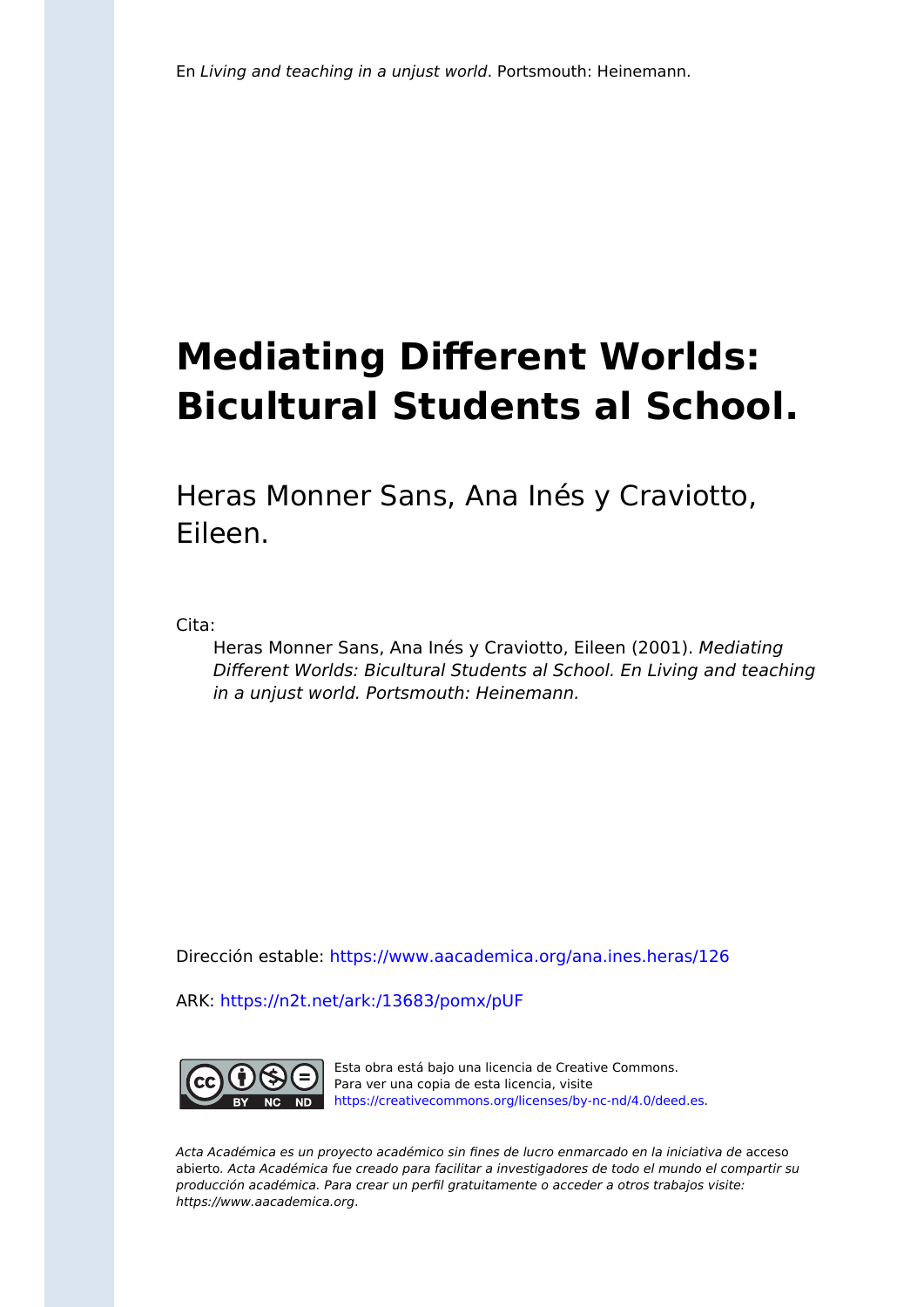## 6 *Mediating Different Worlds: Bicultural Students at School*

**Ana Inés Heras and Eileen Craviotto**

he construction of a bicultural identity is a process both delicate and always in transformation. Often children play a specific role in this process, that of the mediation of differ-The construction of a bicultural identity is a process both delicate and always in transformation. Often children play a specific role in this process, that of the mediation of different, frequently conflicting, worlds. In grader Miguel makes visible his cultural, national, and linguistic identity. He chose to write in Spanish.

Cuernavaca es mi pueblo donde nací.

Vine a los Estados Unidos a encontrar mi nuevo estado.

Vine muy feliz y sé que me iré sin fin.

*I was born in the town of Cuernavaca. I came to the United States to find my new state. I came here very happy and yet I know I will leave this place [forever].*

 Miguel is a bilingual student at McLaughlin Elementary (a pseudonym) in a midsize Southern California city. McLaughlin Elementary sits on top of a hill that looks north to Pacific ocean and south to the city. The school building, a spacious and well-kept Spanish colonial structure, hosts approximately 580 students, 30 teachers, 30 teacher aides, two secretaries, one nurse, and one principal.

 Closed for several years, the school was reopened in 1986, with a principal who was selected to create a school program to respond to the specific needs of the community attending the school (85 percent Mexicano descent and native-Spanish-speaking or bilingual in English and Spanish). The school mission is to provide a homelike learning environment for all children attending the school; to consider that families and teachers alike are the children's educators; and to educate all children without making a distinction because of their socioeconomic or linguistic backgrounds. The principal promoted a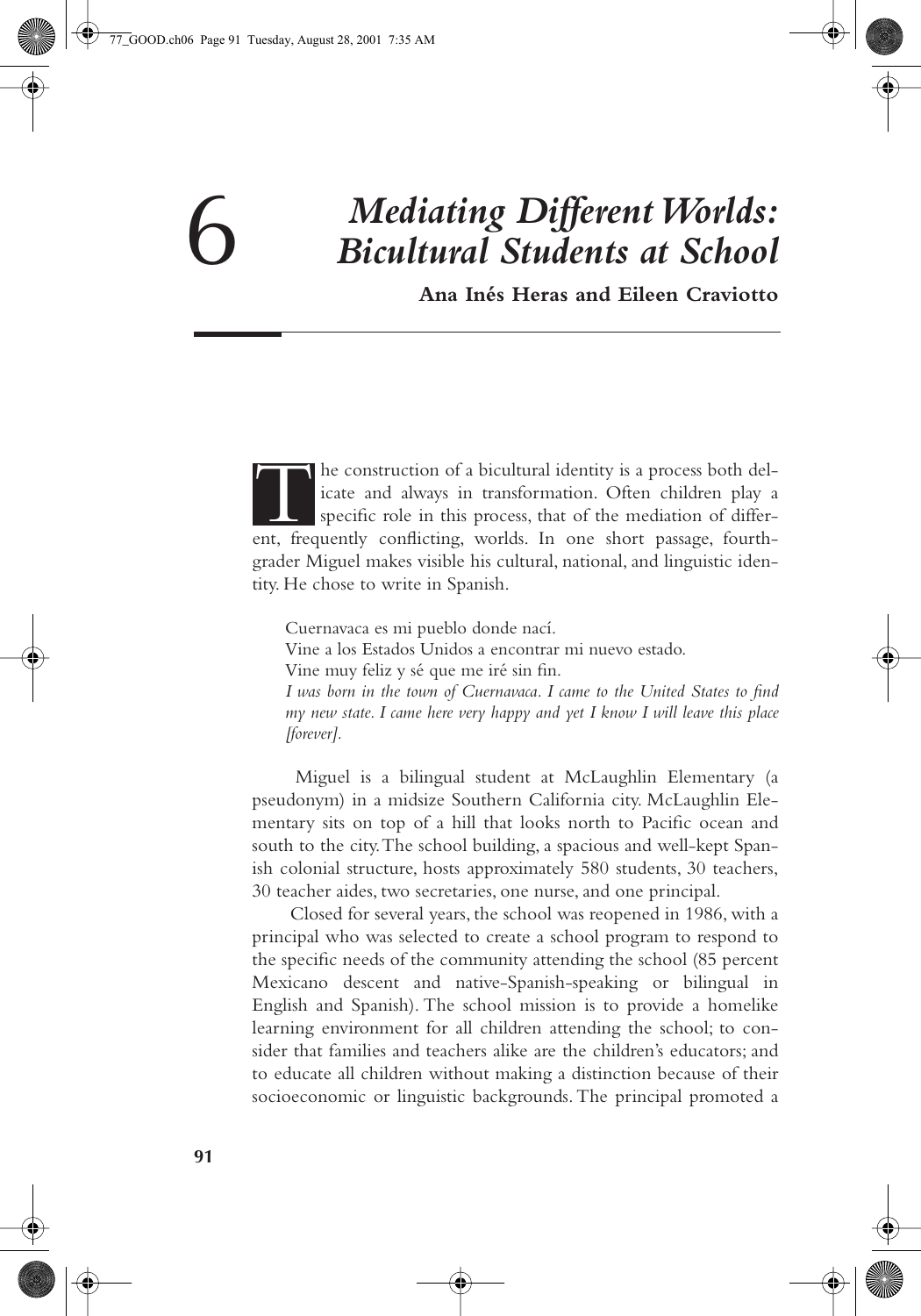participatory decision-making model for faculty and families on issues that affected the school community.

Beginning in 1991, a team of teachers designed a bilingual program to provide education in two languages for all children. At the earliest grades a natural approach is used. Literacy is introduced in the first language, and the second language is used in context to promote language development in a relaxed atmosphere. The expectations for native English and native Spanish speakers are different. Students whose first language is Spanish are formally introduced to English in the second grade, and they are expected to function in English-only literacy instruction by the end of the fourth grade. Students whose first language is English are exposed to the Spanish beginning in kindergarten. Systematic Spanish instruction for them takes place in grades four and five.

It was in this context that we first began our collaboration. In 1992 Ana was a Ph.D. candidate and Eileen was a bilingual teacher. Although we were introduced to each other as part of a larger team conducting classroom research, our focus became directed at exploring students' language use in the classroom context. Soon, we were able to document the specific ways in which language and culture are intimately related, the ways in which opportunities for first- and second-language development through the direct use of students' cultural resources can be provided in the classroom context.

In 1995, Ana started teaching and doing research working in the Chicano Studies Department at the University of California, Santa Barbara. We continued our partnership so that we could support one another in critical dialogue about pedagogy and classroom practice; we also wanted to promote collaboration across the university and the fourth grade to support meaningful academic and social connections for our students.

Ladson-Billings (1995, 1998) has guided our work. She has written about the importance of using a model of culturally relevant pedagogy that affirms students' cultural and linguistic identity and promotes student achievement and a critical understanding of the world. There are three aspects to Ladson-Billings' approach.

- 1. a focus on academic achievement
- 2. a focus on the students' cultural competence
- 3. a focus on developing sociopolitical consciousness

As Ladson-Billings puts it: "It is not enough to individually be an academic achiever and be culturally competent, you also have to have a greater sense of community and be in a position to critique your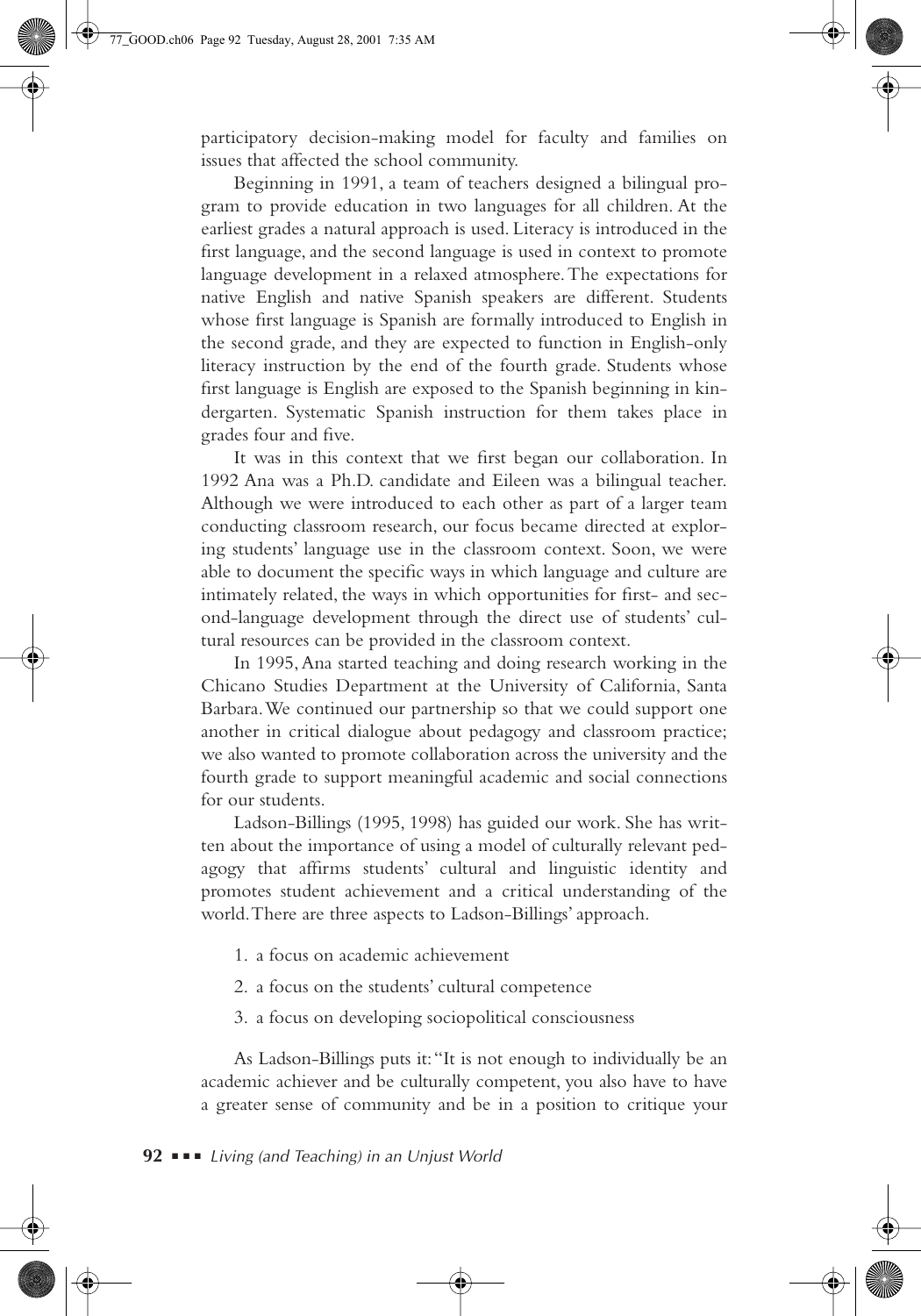own education" to understand how social forces shape the experiences of others differently (Ladson-Billings 1998, p. 62). As we continued our partnership for a number of academic years we developed a university–fourth-grade instructional collaboration. Concretely, over the years 1992 to 1998, we developed several activities where our students interacted with each other to explore issues addressed in their curricula, shared their learning experiences, and used different forms of literacy to do so (oral, aural, written, visual, and so on.).

In 1995, we applied for and received a Community as a Classroom Grant from our County Education Office. We proposed that we would develop a curricular experience focusing on literacy and social studies through the use of oral history. Thus, oral history could foster students' connections with their home-cultural resources through using knowledge in their families. We emphasized the use of oral communication with both fourth graders and undergraduate university students as a way to understand and reflect upon their positions in their families, their communities, and the school.

We educated the undergraduates in issues of oral history, classroom ethnography, and fourth-grade curricular design. We purchased twenty-five tape recorders and audiotapes as tools for both the fourth graders and the university students. We designed several activities to accomplish our goal. The activities included:

- 1. Weekly visits by the undergraduate students to the fourth grade classroom (an average of five students per week visited the classroom for a whole academic year)
- 2. Three annual visits by the fourth graders to the UCSB campus (one to include families for an undergraduate presentation on educational organizations that support underrepresented students)
- 3. Attendance by the undergraduate students at Eileen's Family Math Nights every eight weeks
- 4. More recently we have begun to match the themes addressed by both the fourth-grade social studies curriculum and the curriculum for Chicano Studies in the classes I teach.

For example, in the winter of 1998, we asked our students to explore similar issues on a parallel schedule for one quarter, those related to prejudice, discrimination, and access to educational opportunities for different social and ethnic groups in the United States.

Over the years we have discovered that an important part of bringing the students' cultural and linguistic resources into the classroom lies

**93** ■ ■ ■ *Mediating Different Worlds: Bicultural Students at School*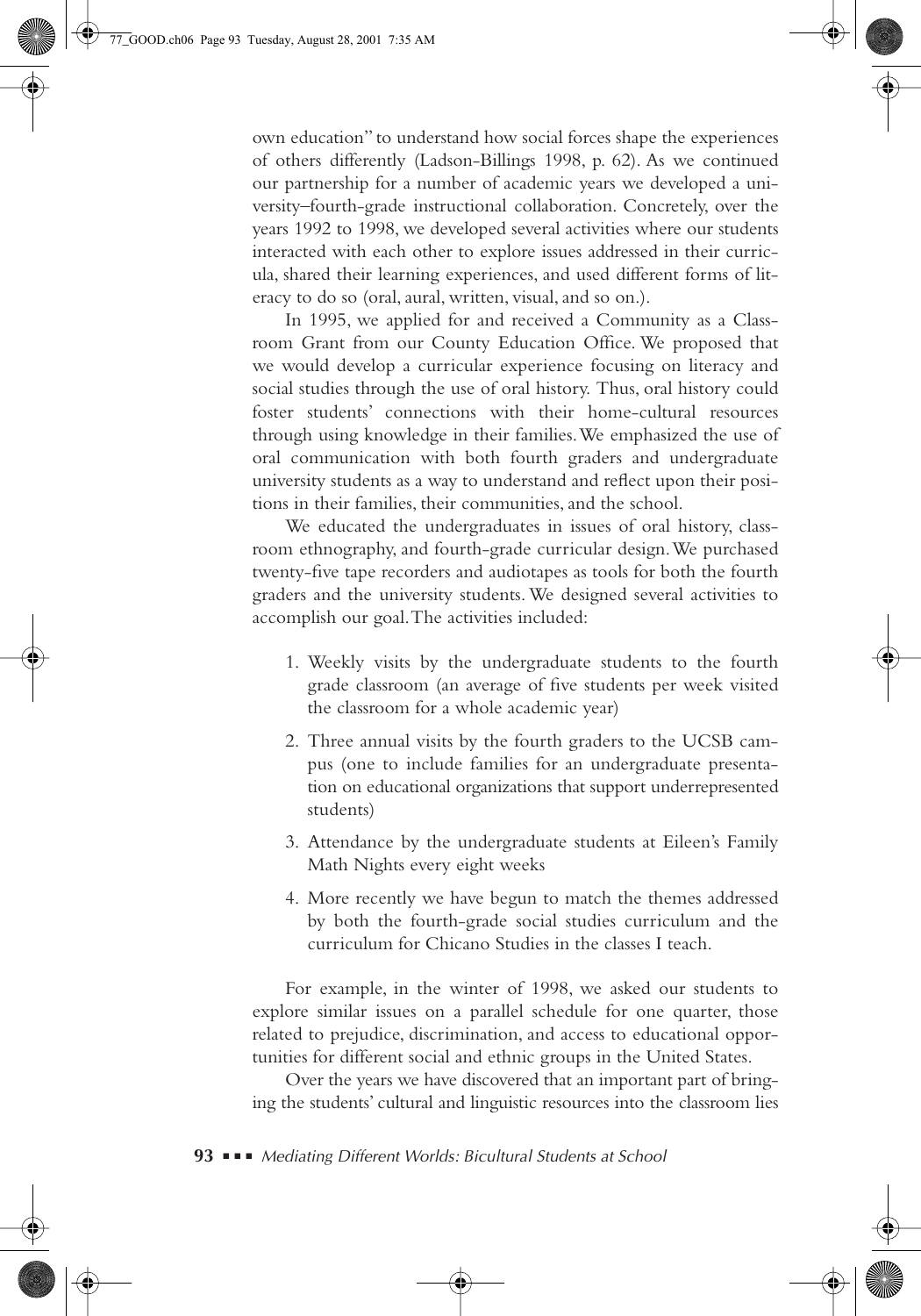in the micro-interactions between classroom participants, the everyday dialogues between the students and teachers, and between students and students (Cummins 1995, Heras 1995). We have observed that through dialogue and discussion, students developed several skills:

- the ability to reflect on their personal experience as it relates to that of others, or to the issue under study
- the ability to dialogue and push critical questioning and curiosity to the limit
- the ability to pose their thoughts orally and use the languages of several disciplines to do so
- the capacity to use multiple forms of literacy (aural, oral, written, and visual) to engage in dialogue.

In the fourth-grade classroom, there are multiple opportunities for micro-interactions. Dialogue takes place in several different formats: whole-class space (all students and the teacher dialoguing about issues under study); peer space in small groups; and pairs. The classroom is set up as an open space where visitors come regularly. Mixed groups or pairs of undergraduates and fourth graders are common.

Eileen works to foster a sense of inquiry through the use of multiple texts in their classroom; through seeing family knowledge as relevant text; and through the investigation of literary resources in Spanish and English. Students in her class have several opportunities to investigate their cultural and familial backgrounds in the context of the work done at school.

For example, in the fall quarter of 1995, several activities fostered students' inquiry on their backgrounds:

| Interviewing family members on what respect<br>means to them                                          | September 1995                        |
|-------------------------------------------------------------------------------------------------------|---------------------------------------|
| Reflecting on family geographical origins by iden-<br>tifying where their families come from on a map | September 1995                        |
| Interviewing family members on the origin of their<br>names                                           | October 1995                          |
| Interviewing family members on traditions around<br>the Day of the Dead and Halloween                 | October 1995                          |
| Reflecting on best and worst school experiences                                                       | November 1995                         |
| Reflecting on people or places they missed                                                            | September<br>through<br>December 1995 |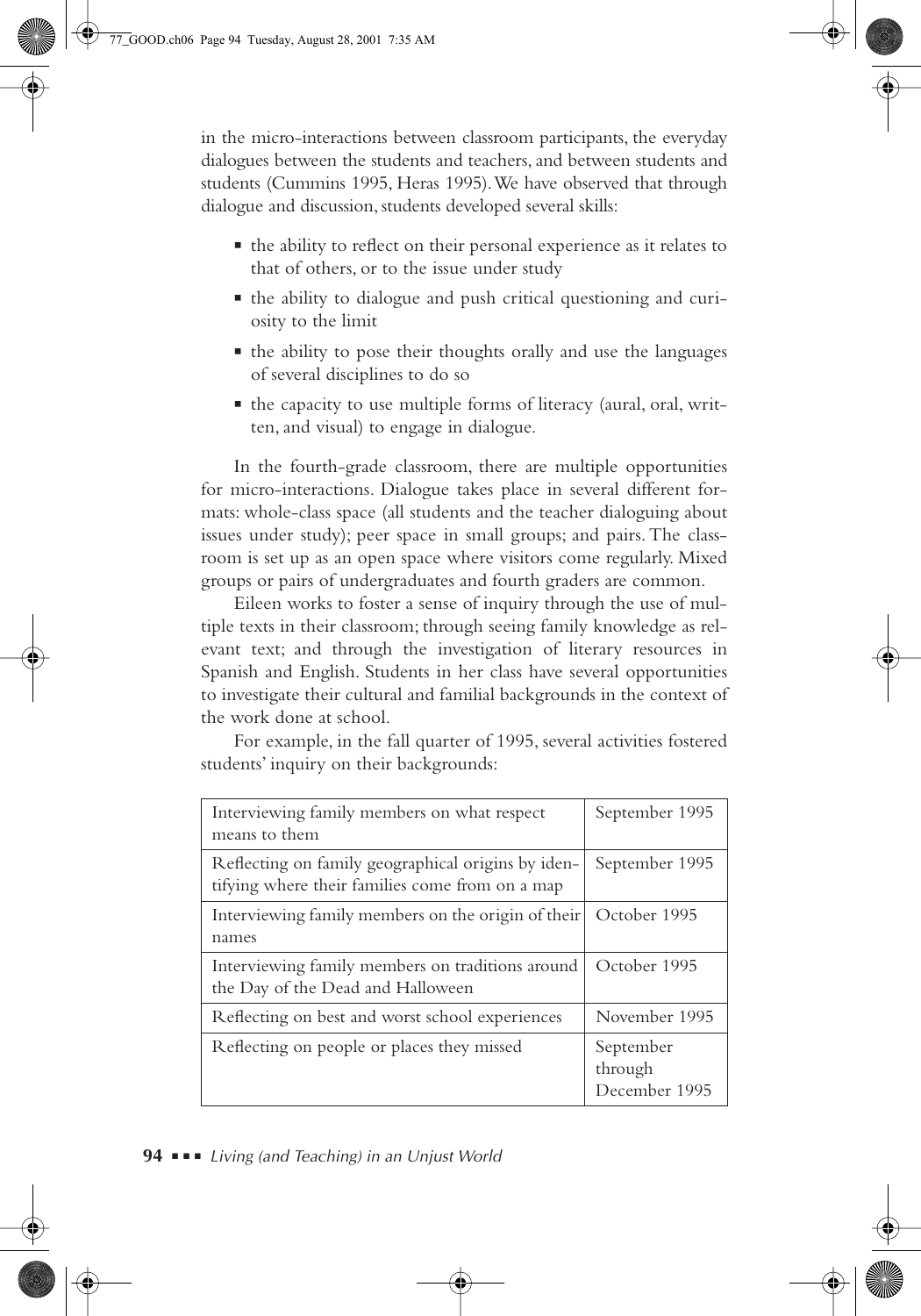The interviews and reflections were collected through oral and written means; when a piece of oral history was collected the fourth graders were asked to bring it to class to use it as part of their learning experience in language arts and social studies.

Miguel wrote about his identity as a recent immigrant Mexicano child in a letter to his teacher at the beginning of the year in a piece entitled "Mi Primer Viaje" (My First Trip)<sup>1</sup>:

La primera vez que vine a los Estados Unidos fue para [b]enir a los quin[s]e años de mi prima y después de eso fui a México y después me [b]ine a vivir aquí.

*The first time we came to the United States was when we came to celebrate my cousin's fifteenth birthday and then we went back to México and then we came back again to live here.* 

Miguel's writing in class often revealed memories of his life in the other side of the border. (Translated from Spanish) "When we used to live in Mexico, we used to play with water balloons after school, every Friday." Miguel provided other cultural pieces of information through his writing as well. He wrote down a rhyme he remembered from his hometown.

> 'pa[c]é por tu ventana me tiraste con un limon la cascara cayo al suelo y el jugito en mi corazon. *I was walking down your street and you threw a lemon at me; the peel (skin) of the lemon dropped on the floor and the juice poured into my heart.*

One day, in response to a piece of literature they were reading and discussing, Eileen asked the students to reflect on a place or person the children had missed, Miguel wrote in Spanish that he missed "his Mexico and his dog named Pipucho."

Miguel's choice of content and of Spanish as his main language of expression demonstrate the fact that he saw himself as a Mexican immigrant child, who was happy to be here and in search of what he called his "new state." Miguel also identified himself as a bicultural and bilingual child, as attested by his conversations, his writing, and observations of his interactions. At the end of the fall quarter, Miguel's class

**95** ■ ■ ■ *Mediating Different Worlds: Bicultural Students at School* 

<sup>1 [ ]</sup> around letters or words indicates nonconventional spelling.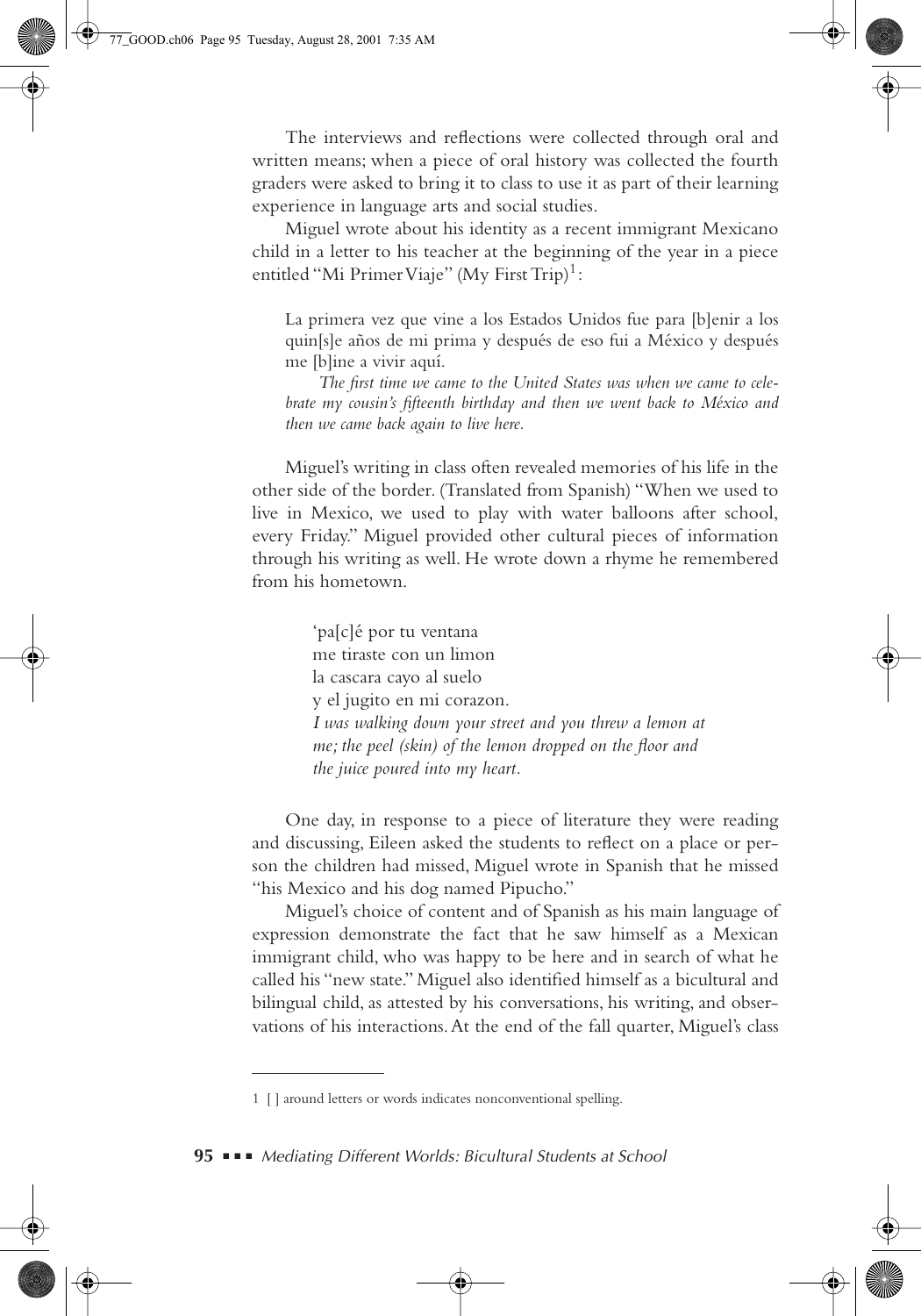visited the university campus and shared their writing with Ana's undergraduate students. Each undergraduate was paired up with a fourth grader. The undergraduates taped one-hour interviews with the younger students. They followed up with a written account of their perspective on the fourth-graders' learning experiences. In his interview with Malín Ramírez, Miguel made explicit how he saw the connections between immigration, prejudice, and the hypocrisy associated with the motto "America, the land of freedom." Through oral sources (interviews with family members) and textual resources (newspaper clips), he learned about facts and he provided his views on the facts he collected through his research. Speaking in English, Miguel told Malín that "[Governor Pete] Wilson was the worst gringo of all because he wanted to get rid of all the Mexicans." Miguel further elaborated on his topic in his written text. His message said that "Wilson wanted Blacks and Mexicanos out of the country and that, therefore, this place could not be considered the land of freedom."

Malín took the initiative to visit Miguel at school twice during the fall quarter. In a paper entitled "Empowering the Youth of Aztlán: An Analysis of the Educational Experience of Miguel," Malín reflected on the issues posed by Miguel. Guided by previous course work in Chicano studies, Malín identified Miguel's struggle with his bicultural and bilingual identity and the influences of larger societal issues on his everyday experiences. Miguel did not use the terms bilingual, bicultural identity, or larger societal issues. Malín presented these issues as "cultural identity; bilingual/bicultural education; strong sense of self when immigrating to the United States." She used vocabulary and concepts learned in the Chicano Studies class Ana was teaching that quarter. In her final paper for the class, Malín describes Miguel's experience as one in which his strong sense of self had helped him navigate the state of border-crossing and borderland. Malín was impressed by the fact that Miguel, at such an early age, was able to reflect on these issues; she also stated that these issues had been a part of her own experience while growing up.

As part of our collaboration, Ana visited Eileen's classroom at least once a week. During these visits she assumed the dual role of researcher and educator, documenting the work the bilingual fourthgrade classroom, on the one hand, and teaching and learning with and from the children, their families, and their teacher, on the other hand. We collaborated on the Family Math Nights and used the parent workshops as opportunities to get to hear the families' perspectives on different issues. Additionally, Ana conducted interviews with a small group of students every two weeks, during lunch time, to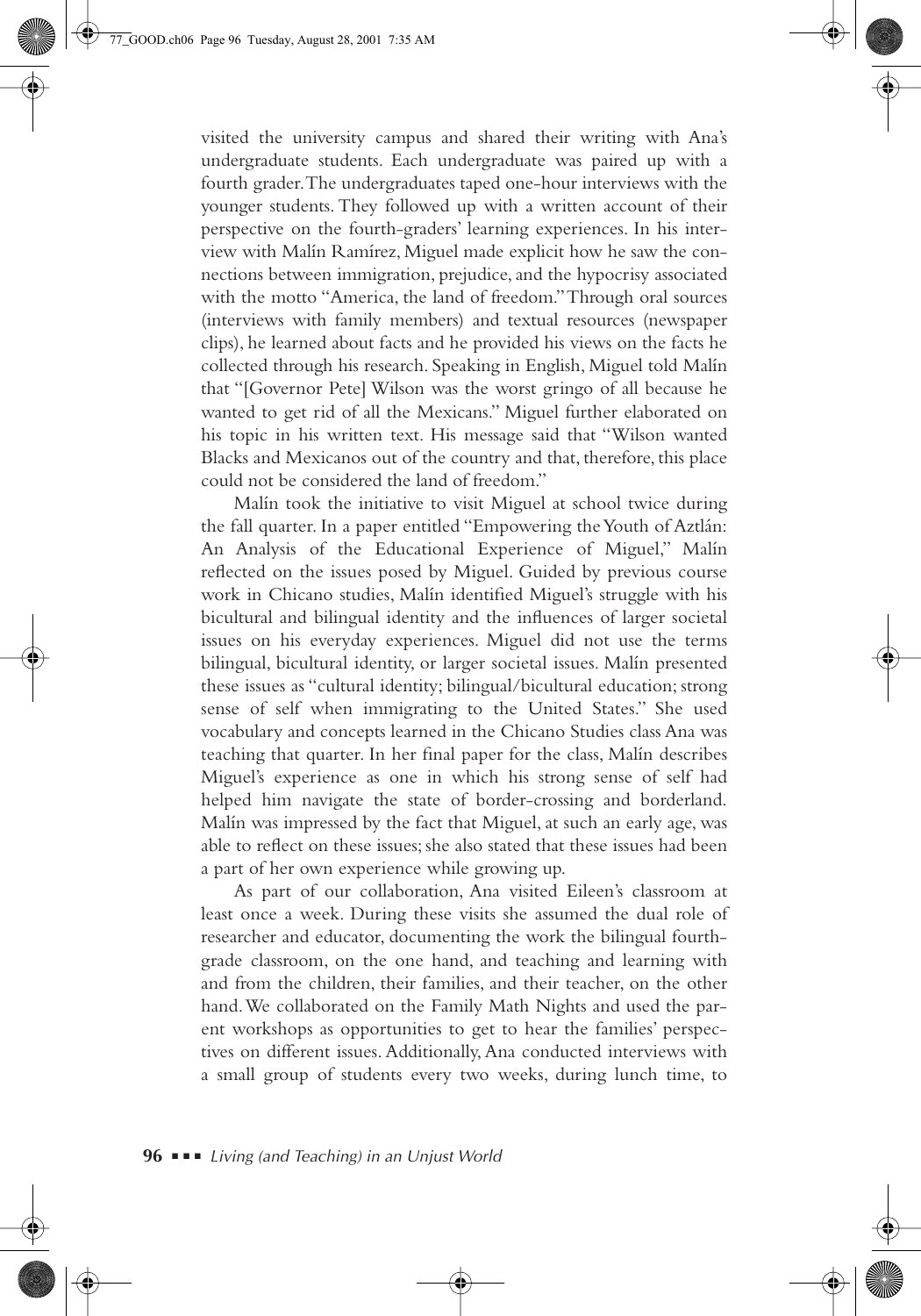understand the schooling experience from their perspective. Ana utilized field notes to supplement the tape-recorded interviews and to record her own reflections:

*Miguel shows that his understanding of prejudice and immigration is informed by his membership in the Mexicano community. He is aware that part of the reason his family immigrated, according to his dad, was because his family was looking forward to having access to a different kind of education, and to becoming bilingual in English and Spanish. He perceives this process as a complex issue.*

Ana's reflections are supported through interviews with Miguel. In one interview, Miguel describes an incident at the border when U.S. border patrol agents chased and hit Mexican immigrants.

*Miguel:* You know that person that was in the car and they beat him *Ana:* Aha *Miguel:* So I put how can they say this place is liberty they should take off that Statue of Liberty *Ana:* Mhm *Miguel:* Mhm *Ana:* Because why *Miguel:* Because they are not treating us like liberty

Miguel elaborates on this topic in a written piece that he entitled "Cómo Agarran el Pan del Día" (How Immigrants Get Their Daily Bread).

We, immigrants do whatever we can in order to work so we can get food. We work in the sewing [industry] and we are also selling [things] on the street. We do not do any harm to other people and yet when we are on the streets, selling things, the police comes and they get what we have earned, even if that is our money to buy food.

As part of the curricular opportunities provided by Eileen, late each school year she asks students to choose topics of self-interest in order to conduct mini–research projects. Many students are interested in several topics, but choose to research only one. What was distinctive about Miguel, as compared to other students in his class, was that he was interested in several topics and he pursued research in all of them.

**97** ■ ■ ■ *Mediating Different Worlds: Bicultural Students at School*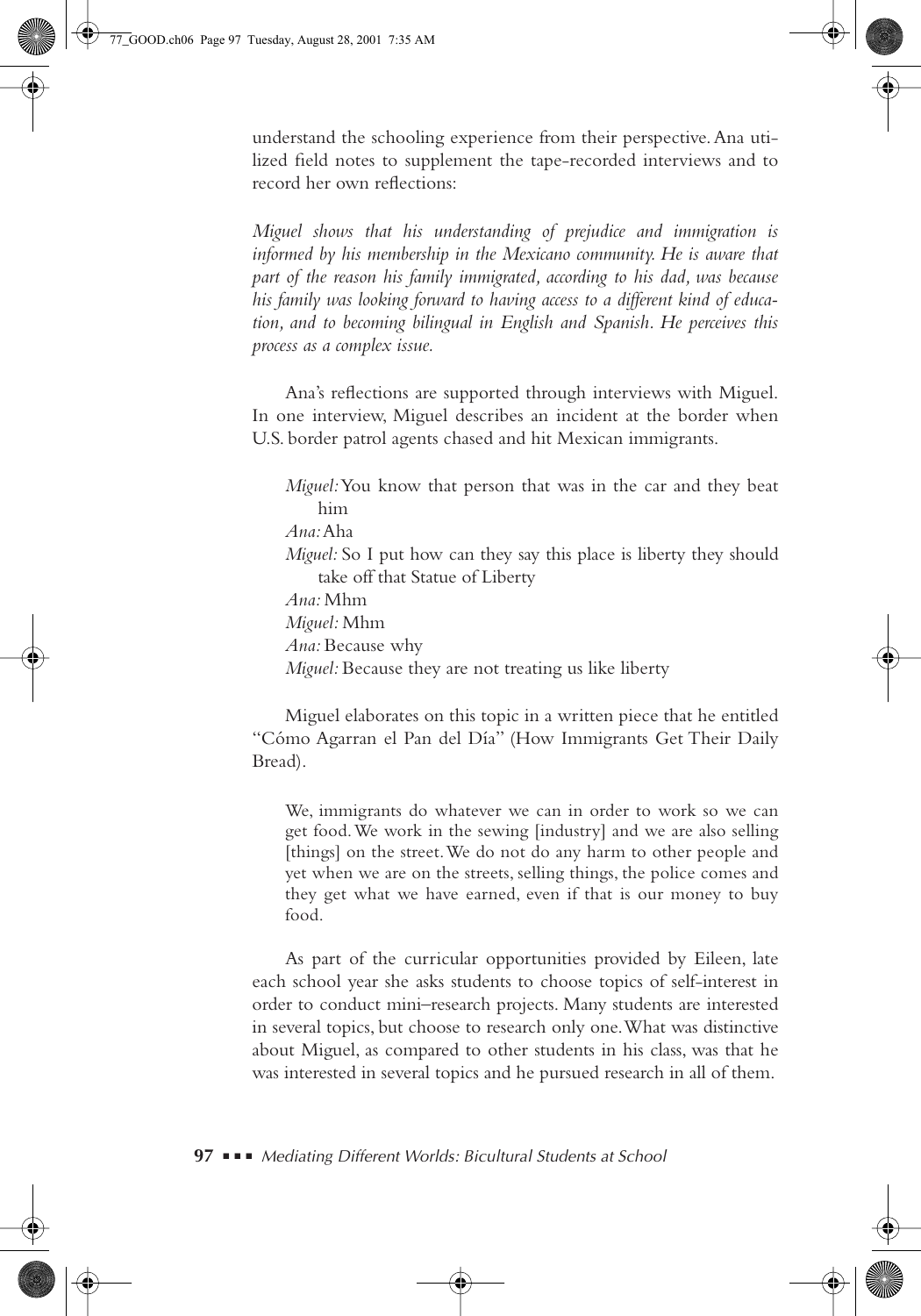Originally, Miguel had chosen to study UFOs, Nazis, and immigration. During the inquiry process, Miguel decided not to explore UFOs but to concentrate on immigration, Nazism, and the formation and history of the KKK. Miguel explained his choice to further explore the issue of immigration "because half of my family is composed of immigrants." Miguel continually wrote notes and reflected on his research topics.

One day Eileen asked her students to reflect on an issue that was problematic for the society at large, and on possible contributions they could make to help solve this problem. Miguel had been watching the news on incidents taking place at the border-crossing. It had been reported in the news that week that immigration officers had chased a truck of Mexican immigrants and had beaten a woman after the chase. Miguel wrote in both Spanish and English.

Nuestro problema más grande es la guerra. Yo creo que podría ser parte de la solución si yo le dijera a la policía que no peguen a la gente, que nada más los arrestaran. Our biggest problem is the war. I think I can help be a part of the solution by telling the police not to hit people—just arrest people.

It is interesting that Miguel chooses the word *war* in English. *Guerr*a in the Spanish can mean war. Yet it is commonly used to refer to "daily struggle" in the Mexicano/Chicano community. Miguel's use of *guerra* portrays his understanding of the daily struggles faced by immigrants, and the obstacles encountered when facing police violence. Continual reflection is even evident in Miguel's written brainstorm of questions about the KKK:

who to interview: Ana, WWW [the World Wide Web], and Ms. D. [another teacher]

¿Qué significa la cruz quemada? [What does the burning cross symbolize?]

¿Porqué usan el uniforme blanco? [Why do they use a white uniform?]

¿Cómo empezó el grupo KKK? [How did the KKK get started?]

¿Tendrán contacto con los Nazis? [Did they have contact with the Nazis?]

¿En qué partes hay KKK? [Where is the KKK found?]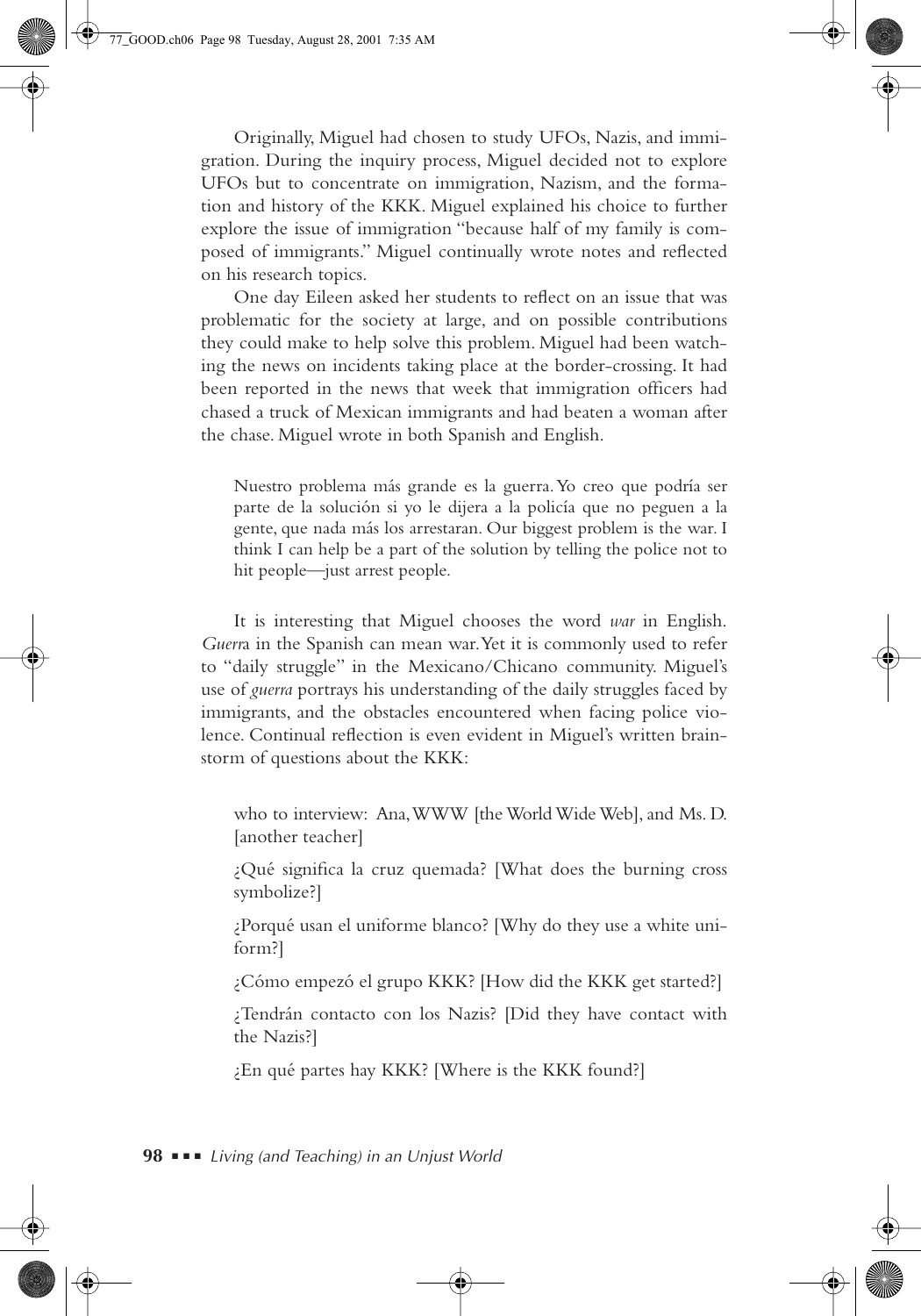¿Ha sentido racismo? [Does racism make sense?]

¿Ha sentido prejuicio? [Does prejudice make sense?]

In April, Miguel wrote a letter to Ana.

Querida Ana,

Ana me gustaría que vinieras a jugar con nosotros y que si me podrías ayudar en mi reporte de inmigración.

*Dear Ana, Ana I would like you to come and play with us and also I would like to ask you if you can help with my report on immigration.* 

Ana responded with a note, also in Spanish, that she had also enjoyed talking with him and hearing about what he is learning in class, and about the book they were reading in class. She stated that she'd visit his classroom soon to help him out with his immigration report and that she would look up some material for him at the library. On Ana's next visit she worked with Miguel. Ana reflects in her field notes:

*Miguel and I sat down to talk about Miguel's report. I had taken home Miguel's report and read it over the weekend. I came into the class to help Miguel and other children organize the information they were collecting for their reports. Miguel and I sat down mostly to organize the information; I had already talked with him about the content of his report. I had discussed with him the fact that he showed a very special awareness on this topic. Miguel had asked me to provide him with a notebook where he could write a book on the experience of being an immigrant, and I had done so (I bought a spiral notebook like the ones I used to write down my notes while visiting his classroom).* 

*During our interview, Miguel read out loud the pieces he had written on immigration, showed me the interview notes he had taken while talking with his aunt about her immigration experience, and worked with me on organizing the way the final product (a poster on immigration) would look like. We discussed his ideas and drafted a possible plan to continue and finish his project.*

To help them carry out and complete their research projects, Eileen's students were once again paired up with Ana's students. The undergraduates helped the fourth graders do research at the university library on their self-selected topic. Students visited campus during the month of May. Following the visit, the fourth graders sent letters to their university buddies. This time, Miguel's undergraduate buddy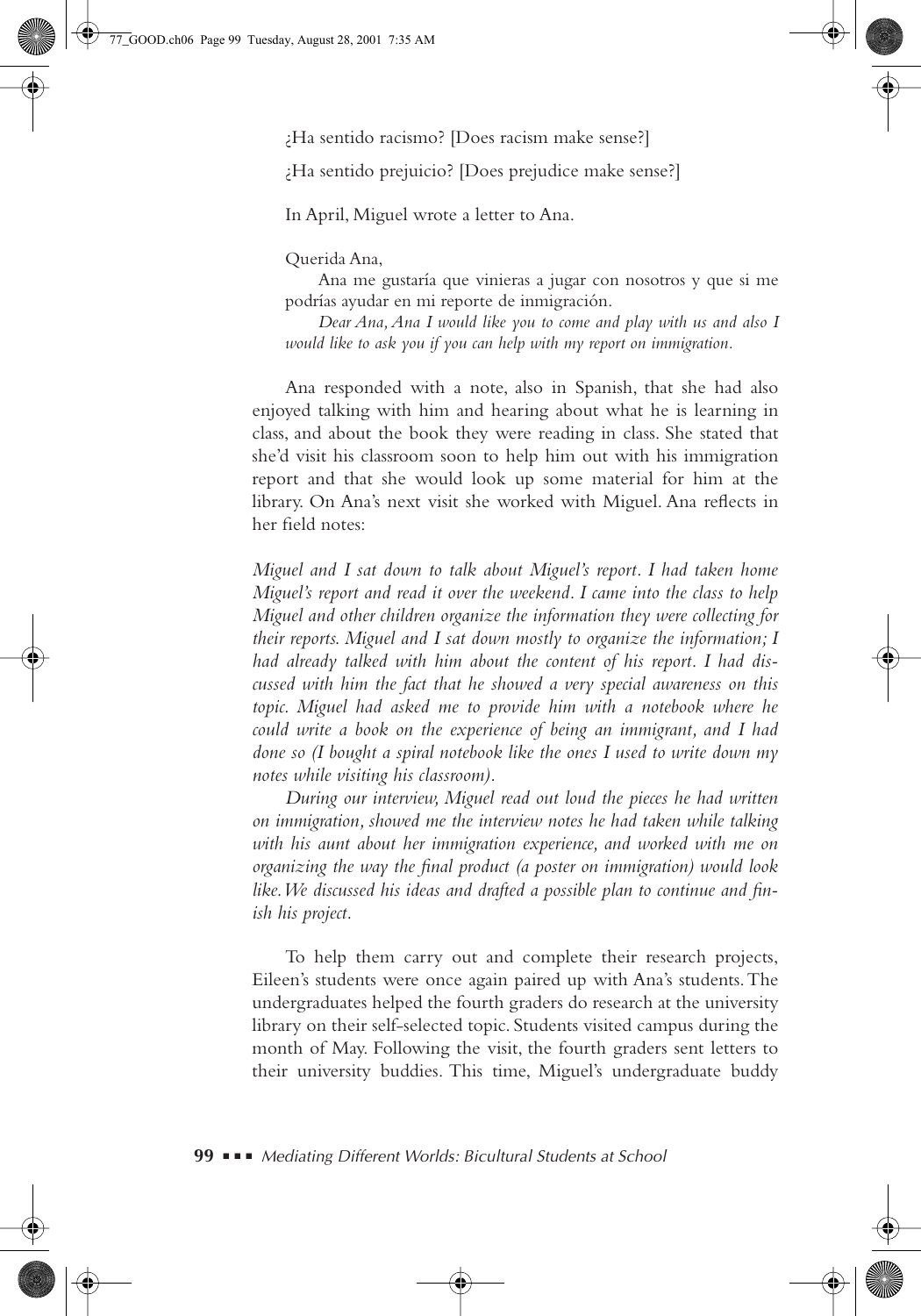was Heather Ligtenberg. Miguel wrote his letter to Heather in both English and Spanish, knowing that Heather's first language is English and that she wanted to learn more Spanish:

#### Dear Heather,

Thank you for everything you did for me. And for helping me with my report. Also, thank you because you spent \$5 for my copies. We hope you have the opportunity to see the video of [immigracion]. If you can rent it, we would like to see it. Thank you for everything. After we ate we went to the Beach. Miguel [a drawing of a computer is on the page]

Heather answered:

#### Dear Miguel,

Thank you so much for the thoughtful thank you letter. You were a pleasure to help in the library. You are a very intelligent student, and you know a lot about immigration and Governor Wilson. I hope we found enough information about immigration to help you with your research paper. I believe your research topic is a good topic and you will learn a lot from it. After I left the library I went to my Spanish class. I'm sorry I have not written your letter in Spanish but I am not yet good enough in Spanish to write you a letter in it. Thank you again and have a wonderful summer.

Sincerely, Heather Ligtenberg

In this letter exchange, it is interesting to notice that Miguel did indeed exercise his bilingual skills as a way to ensure communication with his buddy, and as a way to assert his bilingual identity. However, Heather chose to write only in English, and to comment that her Spanish was not good enough to write back in that language. When we asked the undergraduates to reflect on their learning experience with the fourth graders, Heather said that she was impressed by Miguel's knowledge of the subject and that she was also curious to know whether Miguel had formed his opinions on Governor Wilson at school or at home.

Miguel formed his opinions on the subject of immigration and discrimination of immigrants both at school and at home and as a member of the larger immigrant Mexicano community. Miguel, supported by his teacher, collected information from several sources in the context of this school assignment. When he researched the financial aspects associated with immigration, Eileen helped him locate one of his classmate's mothers as a resource. Miguel also interviewed his family members, took notes (in his small spiral notebook)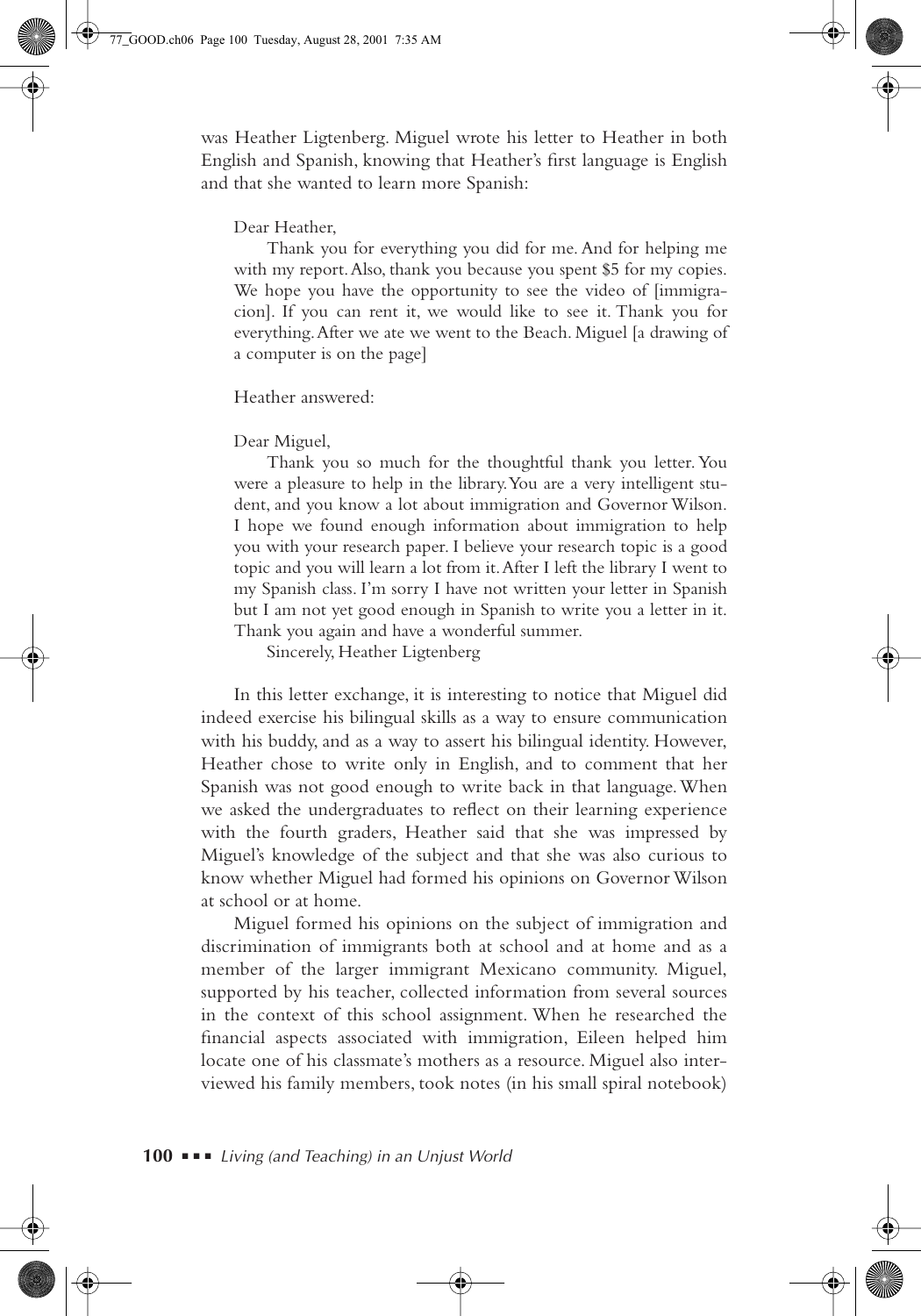on all his interviews, and used these pieces of information to write his report.

The project enabled him to reflect on his family's perspective on issues related to their rights, such as education and liberty. It is possible that for Miguel, these issues were central to his experience, and were not seen as schoolwork, but as information he was interested in gathering. It was important that school provided him with the opportunity. Children like Miguel become aware of the circumstances surrounding their lives at a young age; they also become culture brokers for their families in the processes of making sense of who they are, what their rights are, and how to "make it" on this side of the border. Miguel's awareness of policies, politics, and practices against workingclass immigration is an example of the importance that these issues have on immigrant children's everyday lives.

Through our analysis of six years of fourth-grade classroom data collected, we have found six key characteristics of curriculum and classroom practices:

- 1. Families are seen as resources for knowledge generation.
- 2. Multicultural literature is used as a resource for understanding different perspectives.
- 3. Students are regarded as active knowledge generators.
- 4. Classroom dialogue is a fundamental aspect of classroom discourse.
- 5. The classroom is an inviting space for exploration, learning, and dialogue.
- 6. Languages are used as resources for communicating and learning—not just Spanish and English but also the languages associated with academic disciplines, such as the discourse practices associated with social studies, maths, language arts, science, and arts education.

An emergent theme identified throughout our collaboration was that of children as cultural mediators. Thus it is important to consider the formation of bicultural identity as a process where both conflict and harmony co-occur, and are in constant interaction. In acting as mediators, children from borderland families serve as links between their communities of origin—ethnic communities, families, peer groups—and larger social contexts or institutions in the "host" society. Miguel is an example of a student who has started to integrate